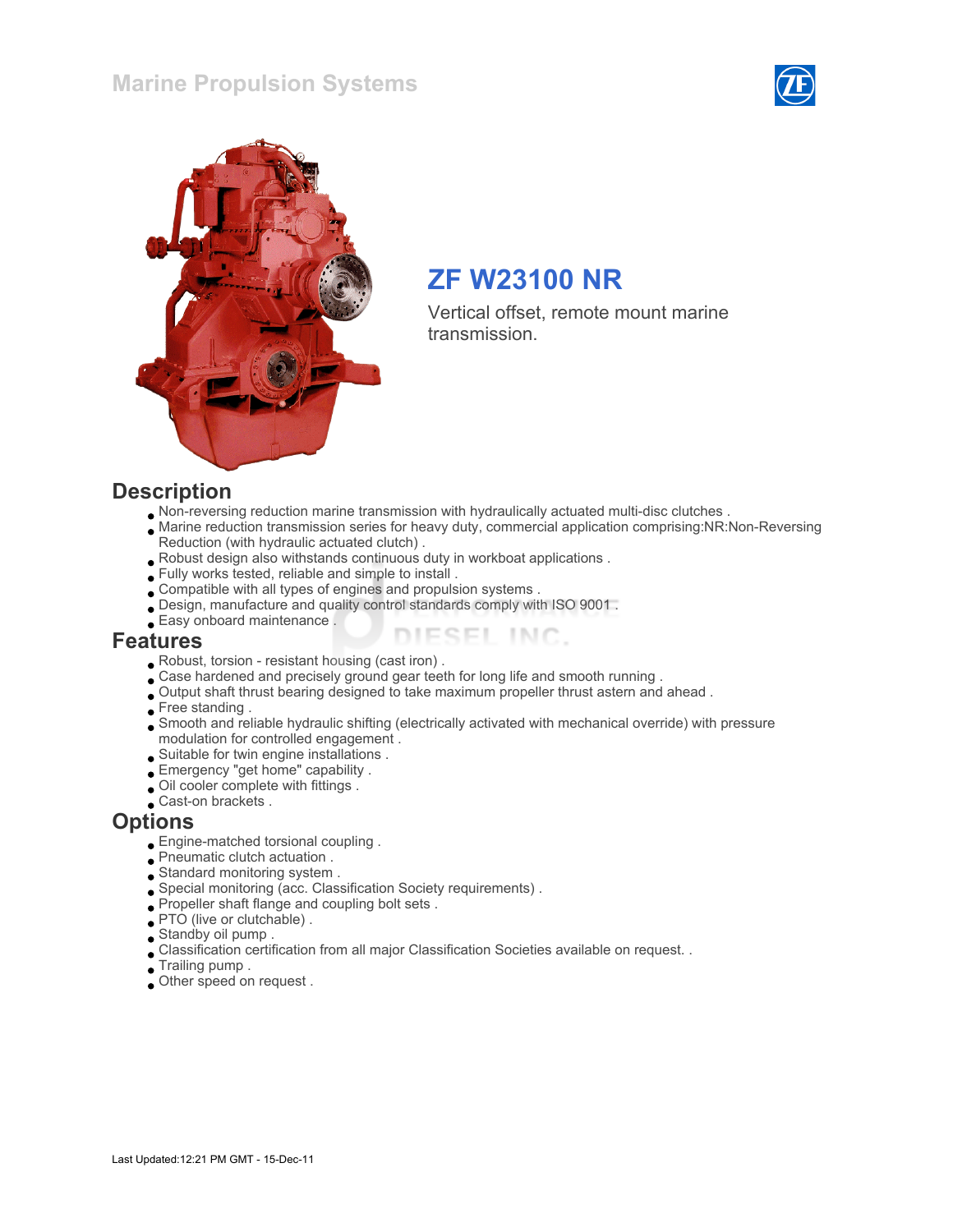# ZF W23100 NR

# Ratings

# Continuous Duty

|  | <b>RATIOS</b>        |       | MAX. TORQUE POWER/RPM |                                                   |    |     |         |           | <b>INPUT POWER CAPACITY</b> |           |          | MAX.       |
|--|----------------------|-------|-----------------------|---------------------------------------------------|----|-----|---------|-----------|-----------------------------|-----------|----------|------------|
|  | 麻木                   | Nm    | ftlb                  | kW                                                | hp | kW  | hp      | <b>kW</b> | hp                          | <b>kW</b> | hp       | <b>RPM</b> |
|  |                      |       |                       |                                                   |    |     | 750 rpm |           | $1000$ rpm                  |           | 1200 rpm |            |
|  | 2.472, 3.032, 3.310  | 25785 |                       | 19018 2.7000 3.6208 2025 2716 2700 3621 3240      |    |     |         |           |                             |           | 4345     | 1200       |
|  | 3.478                | 24448 |                       | 18032 2.5600 3.4330 1920 2575 2560 3433 3072      |    |     |         |           |                             |           | 4120     | 1200       |
|  | 14.074               | 23178 |                       | 17095 2.4270 3.2547 1820 2441 2427 3255 2912      |    |     |         |           |                             |           | 13906    | 1200       |
|  | 4.478                | 21132 |                       | 15586 2.2128 2.9674 1660 2226 2213 2967 2655      |    |     |         |           |                             |           | 3561     | 1200       |
|  | 14.952               | 19297 |                       | 14233 2.0206 2.7097 1515 2032 2021 2710 2425 3252 |    |     |         |           |                             |           |          | 1200       |
|  | 5.619                | 16331 | 12045                 | 11.7101 2.2932 1283 1720 1710 2293 2052           |    |     |         |           |                             |           | 2752     | 1200       |
|  | 5.950                | 14287 | 10538                 | 1.4960 2.0062 1122 1505 1496 2006                 |    |     |         |           |                             | 1795      | 2407     | 1200       |
|  | $\blacksquare$ 7.091 | 6367  | 4696                  | 0.6667 0.8941                                     |    | 500 | 671     | 667       | 894                         | 800       | 1073     | 1200       |

\* Special Order Ratio.

Ratings shown for the ZF W17000, and larger gearboxes, are valid for applications without ice classification and comply with BV (Bureau Veritas) rules.

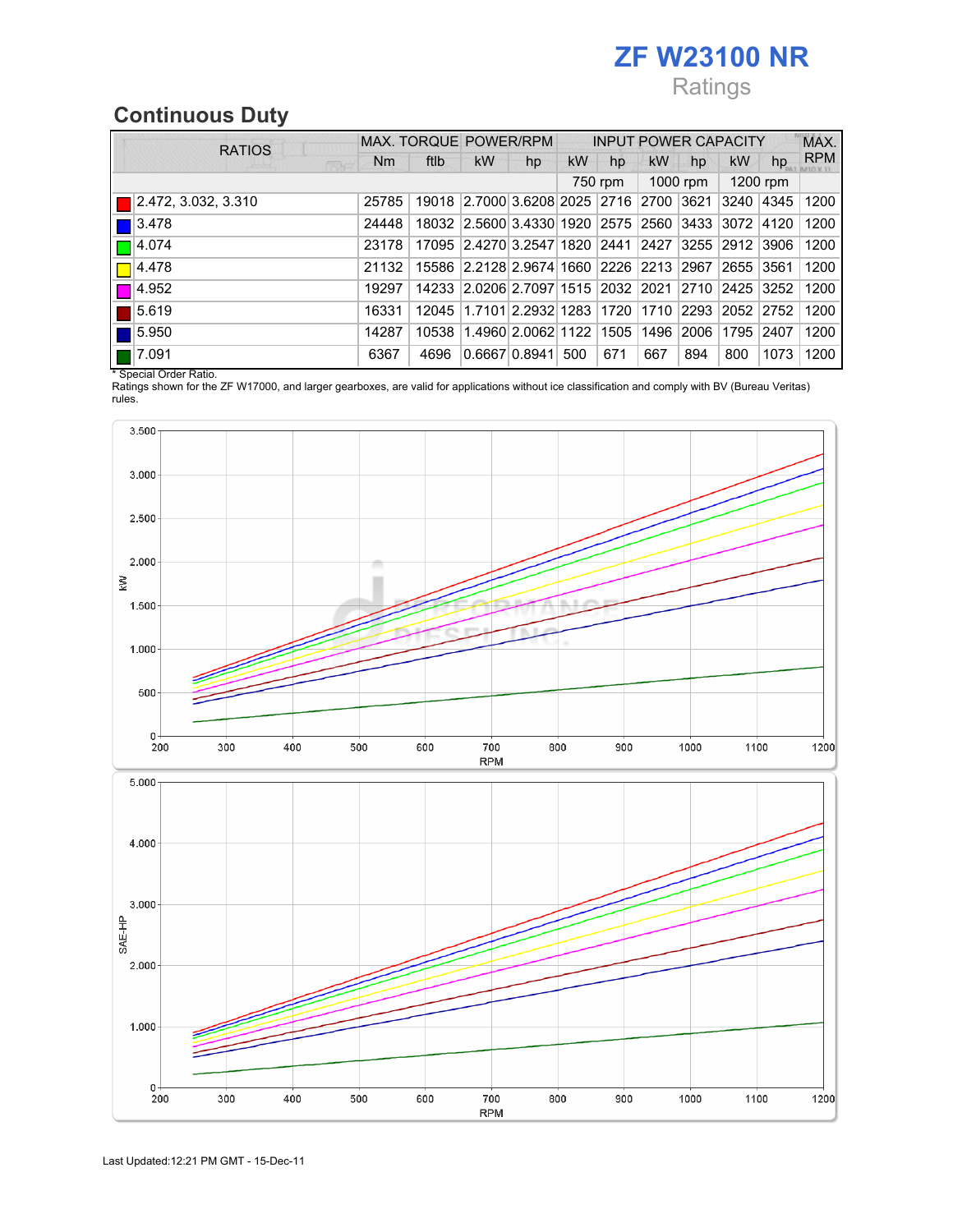ZF W23100 NR **Dimensions** 



|            |                |                |                | mm (inches)                | <b>MIUXT</b> |                |            |  |  |  |
|------------|----------------|----------------|----------------|----------------------------|--------------|----------------|------------|--|--|--|
| A          | B <sub>1</sub> | B <sub>2</sub> | H <sub>1</sub> | H <sub>2</sub>             |              | L <sub>1</sub> |            |  |  |  |
| 630 (24.8) | 810 (31.9)     | 810 (31.9)     | 710 (28.0)     | 1,010 (39.8)               | 1,448(57.0)  | 1,301(51.2)    | 288 (11.3) |  |  |  |
|            |                | Weight kg (lb) |                | Oil Capacity Litre (US qt) |              |                |            |  |  |  |
|            |                | 4,700 (10,340) |                | 210 (223)                  |              |                |            |  |  |  |

# Output Coupling Dimensions

| A  |          | В   |    | C  |    |                         |              |     | <b>Bolt Holes</b><br>Diameter (E) |              |
|----|----------|-----|----|----|----|-------------------------|--------------|-----|-----------------------------------|--------------|
| mm | In       | mm  | In | mm | In | mm                      | $\mathsf{I}$ | No. | mm                                | $\mathsf{I}$ |
|    | 550 21.7 | 480 |    |    |    | 18.9 290 11.4 60.0 2.36 |              | 10  | 38.0                              | 1.50         |
|    |          |     |    |    |    |                         |              |     |                                   |              |
|    |          |     |    |    |    |                         |              |     |                                   |              |

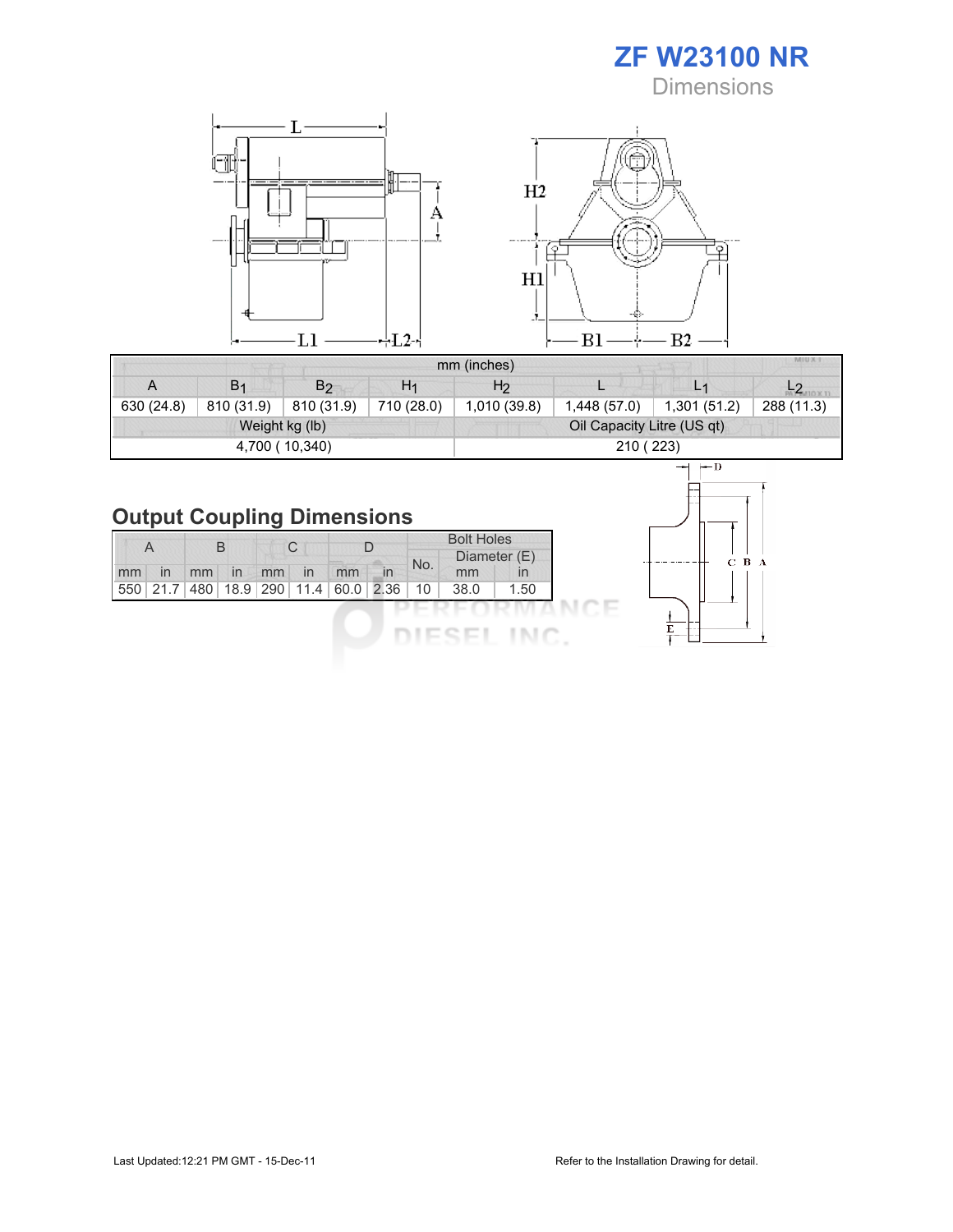

# PTO Configurations



PTO4 (Clutchable)

PTO5 (Live)